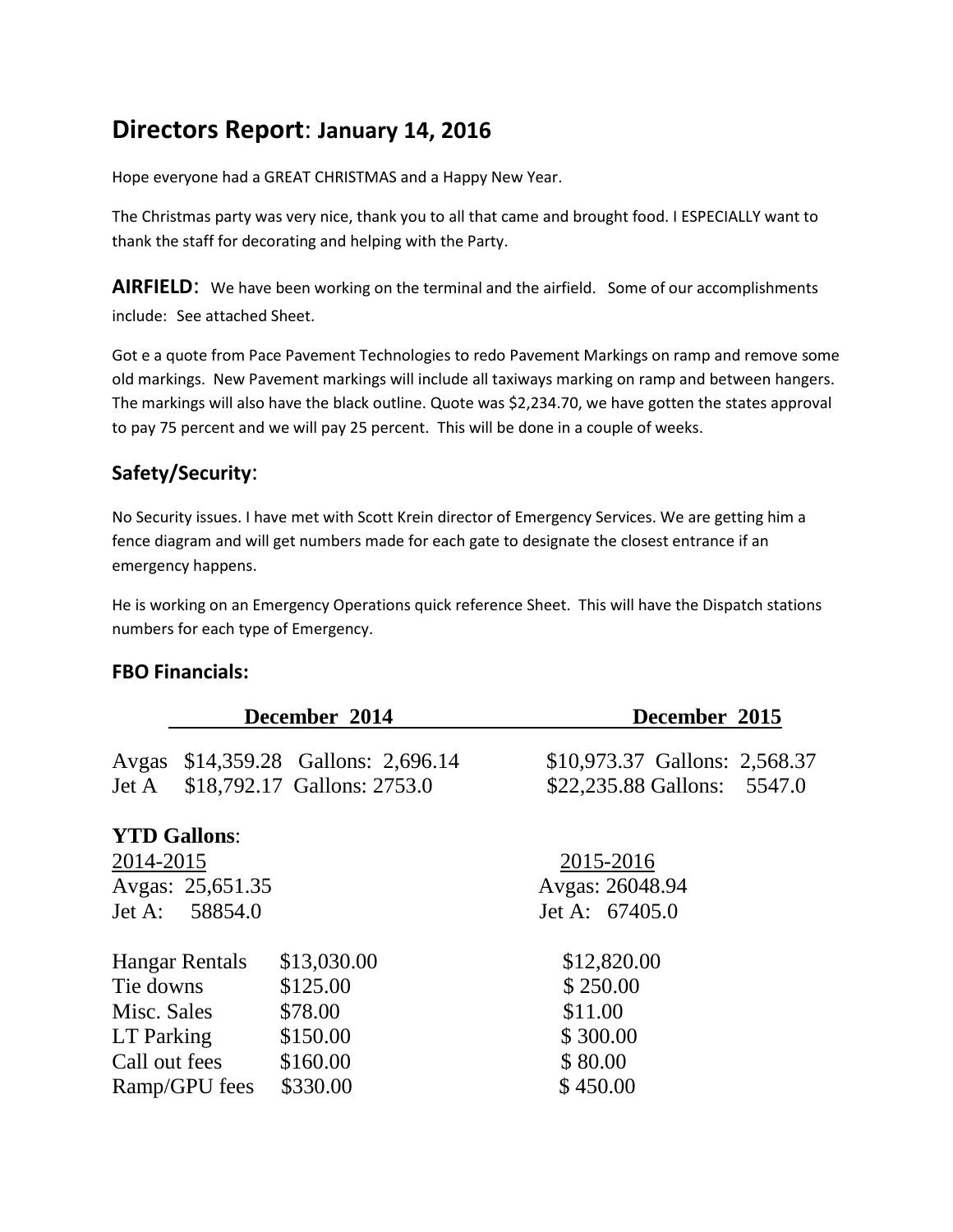### **Capital Projects:**

Presented a new idea for our quest for hangers to WK Dickson, they are going to look at this and get back to me.

See graph.

## **TERMINAL/ FACILITIES:**

We have been working diligently on our terminal.

See attached Sheet

#### **Personnel:**

Our part time employee will be graduating college soon and moving on.

I have spoken to Mr. Moulder about eventually making the grounds temp a full time employee and cross training him. He is seasonal, however there is always work to be done winter and summer.